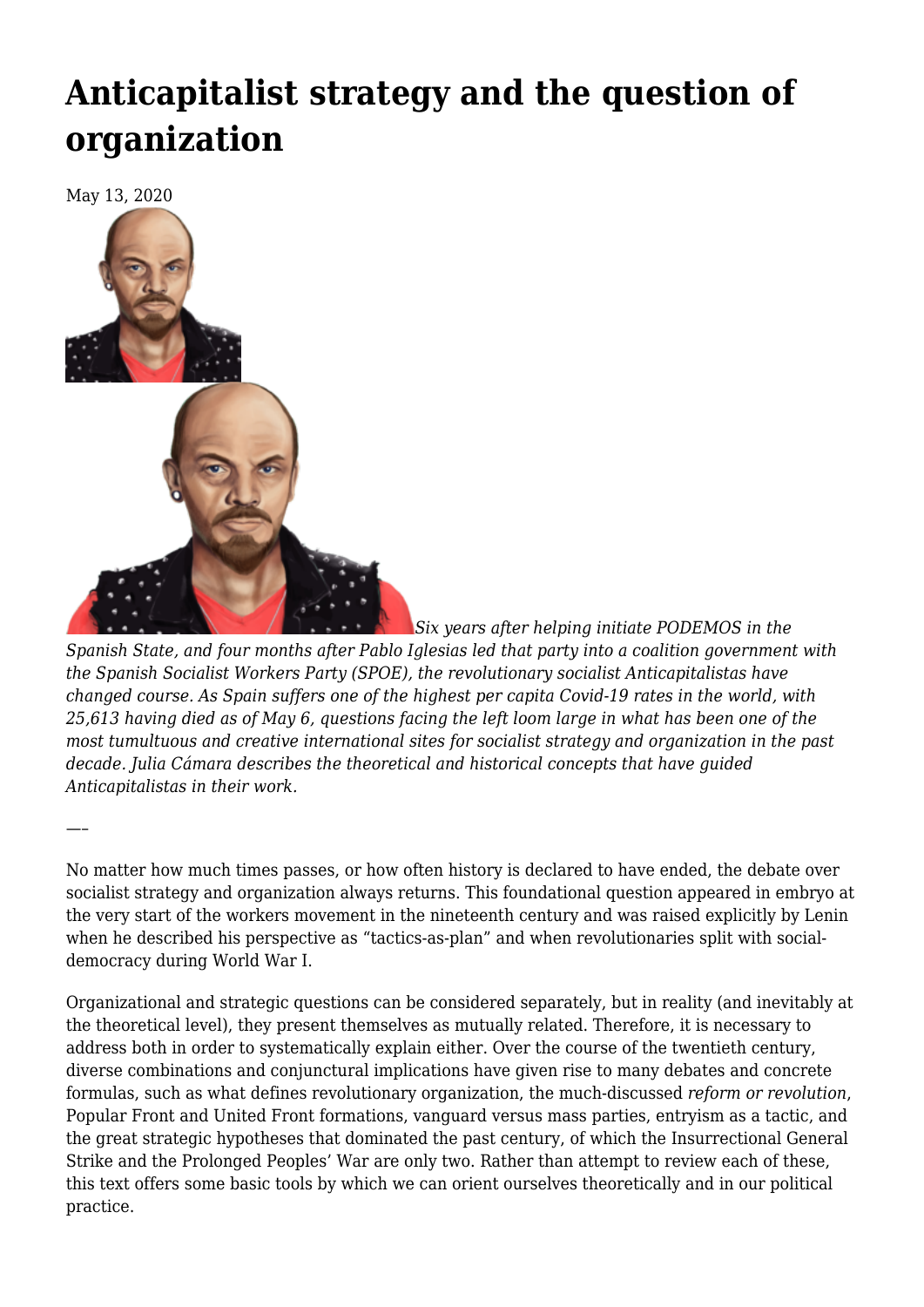In these confusing times, when the political horizon has become blurry, we must bring it into focus and consider how to organize ourselves to achieve some clarity of purpose.

### **Some basic concepts**

Our strategic understanding can be strengthened by considering several concepts developed through hard-won experience that may provide a theoretical base upon which other ideas can be arranged.

In 1915, in the "[Collapse of the Second International](https://www.marxists.org/archive/lenin/works/1915/csi/)," Lenin began to develop the notion of a *revolutionary crisis*. Lenin's conception has been popularized as "when those above cannot, and those below will not, tolerate the situation, while those in the middle hesitate and lean towards those below," such a situation supposes a conjunctural crisis of social relations occurring at the same time as a national political crisis. This notion emphasizes that there are particular and relatively exceptional circumstances in which the State and the system as a whole become vulnerable and, thus, can be overturned. Such a constellation of factors does not take place at just any moment and, therefore, there is a rhythm to the class struggle, one that includes ruptures and discontinuities that must be considered in terms of an understanding of crisis as a political phenomena.

Lenin's second concept is the *political event.* Lenin grasped that a crisis may be detonated by any number of events, that is, the totality of contradictions inherent in the capitalist system may express themselves, in a condensed manner, in what at first glance may appear to be minor conflicts. For instance, we have seen student revolts, democratic demands, women's mobilizations, and national conflicts set off crises. These moments of compression and eruption define what Lenin calls *political events.* Knowing how to detect such events, how to exploit contradictions and resolve a crisis victoriously, requires conscious intervention, that is, it requires political organization. Because when we start to discuss strategy, this already implies initiative, decision-making, a clear project, implantation in the working classes, and a certain balance of forces.

Political time, accordingly, does not march in linear fashion towards progress, rather, it is *broken time*, marked by crisis and interruptions of normality, opening possibilities for those who are prepared and know how to approach it. French revolutionary socialist Daniel Bensaïd spoke of *[empty, homogenous time](https://www.marxists.org/archive/bensaid/2002/07/leaps.htm) and dense time*, which is to say that there are periods when *nothing happens* and periods when, all of a sudden, time accelerates and many things happen all at once. Revolutionary politics implies the mastery of this kind of political time, of knowing how to react in the face of rapidly changing events. To prepare, as Trotsky put it, for the "[forcible entrance of the](https://www.marxists.org/archive/trotsky/1930/hrr/ch00.htm) [masses](https://www.marxists.org/archive/trotsky/1930/hrr/ch00.htm) into the realm of rulership over their own destiny."

## **Concerning strategy**

One of the recurring debates on the radical left revolves around whether we need a political party or mass movement? Or what is the relationship between political organization (the party) and the social movement?… what a century ago was called the workers' movement.

What is clear – despite bureaucratic and populist attempts to push real-world problems to the margins of political struggle, and the pretensions of the post-autonomy theorists who claim politics can be dissolved into social struggle – is that social and political struggles form two profoundly interrelated aspects of the same endeavor, although they have their own particular rhythms, characteristics, and reality.

Political struggle, conceived properly, is not reducible to a prolongation or intensification of social struggle. Political struggle is, strictly speaking, the struggle for power. Not in a crude or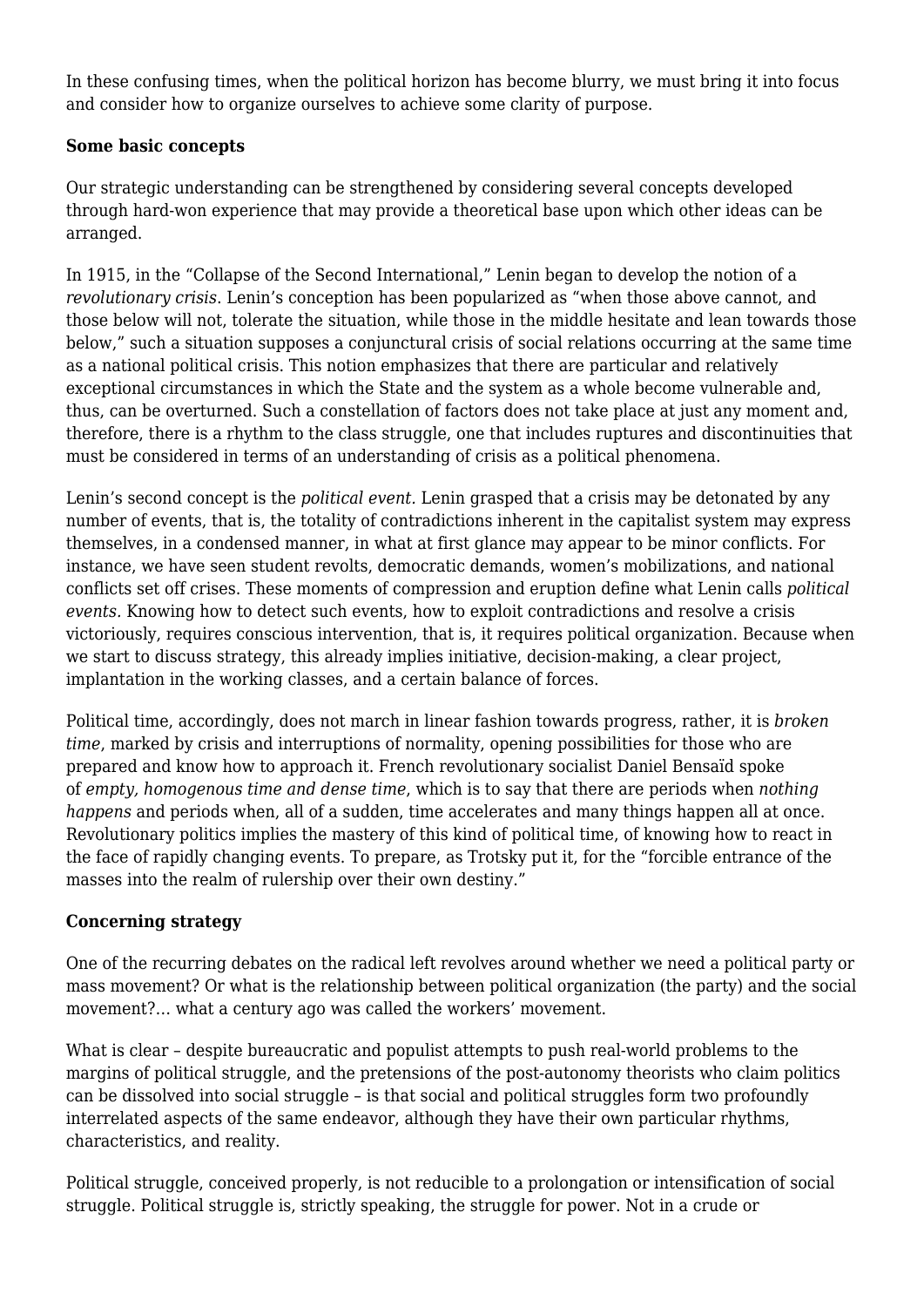"politicking" sense, but in its most profound dimension. Constructing an anticapitalist and revolutionary strategy requires the conviction that the conquest of power by the working class is possible. Otherwise, socialist politics ends up inevitably moving in another direction, limiting itself to the promotion of day-to-day resistance (in the best-case scenario) where all transformative goals are abandoned.

A revolutionary strategy implies the *[actuality](https://vientosur.info/IMG/pdf/18._la_actualidad_de_la_revolucio_n.pdf) [of revolution](https://www.marxists.org/archive/lukacs/works/1924/lenin/ch01.htm)*. Not in the sense that the revolution will take place tomorrow, but only that it is possible in our epoch. The actuality of revolution carries with it a sense of anticipation, of an attempt to bring the revolution into present time and to bring present to the revolution. In this sense, the revolution functions like a *regulating horizon* for our present-day actions, if the revolution does not form part of our political horizon from the beginning, we are unlikely to approach it. Here we enter the field of *[politics as a strategic art](https://www.marxists.org/archive/bensaid/2006/08/polstrat.htm)* where we must put our collective capacity to develop *strategic hypotheses* to the test. Political struggle does not operate through imaginaries, nor through improvisations, rather, it must be based on a strong hypothesis, in other words, on a well-founded bet. Yet no matter how vigorously researched and prepared, any hypothesis remains nonetheless a bet. Thus, approaching reality strategically is a precondition for victory, even if it is not a guarantee.

Understanding political struggle in this manner (the actuality of revolution, revolution as a regulating horizon, the elaboration of strategic hypotheses checked against reality) brings with it two interrelated virtues. The first is to break free from a stagist view of political struggle, one inherited from a conception of historical time belonging to classical social-democracy that fails, as we have seen, to correspond to the reality of broken political time. The second is that it allows us to respond successfully to the specific rhythms of this broken time, to anticipate crises, and to prepare for forks in the road and sharp turns.

Seen in these terms, the future is not simply the inevitable result of a chain of causes. Rather, the future is itself a cause that makes us choose one or the other decision in the present, it is the regulatory horizon of our political practice. And in turn, our ability to imagine the present is conditioned (not determined) by our understanding of the past. Escaping teleological politics – where everything happens inevitably and nothing could have been otherwise, escaping the mechanical rigidity that mistakes conditioning with determination and eliminates the subjective factor of history – is a necessary precondition for strategic thinking. Bensaïd expressed this sense with a phrase that I have always liked: "the past is full of presents that never came to fruition."

In opposition to those who write History as an inevitability after it has already come to pass, we should follow Bensaïd's suggestion that there is always (and always has been) a range of real possibilities. Whether or not one of them finally ends up being realized depends, fundamentally, on the correlation of forces and the level of class struggle. Typical accounts of the Spanish transition to democracy after the end of the Franco fascist regime and the often-praised [Pactos de la Moncloa](http://www.historiasiglo20.org/4ESO/spainafterfranco.pdf) present a good example of how the discourse of *what happened happened because it was the only thing that could possibly have happened* to obscure political decisions and actions that contributed to the short-circuiting other outcomes which, at a specific moment, were also possible.

Here, by organizing to push one way or the other, we enter the field of strategy. Whether or not any hypothesis is correct will depend, among other things, on accumulated historical experience, the correlation of forces, the capacity for analyzing the national situation, the strength of the State, and a socialist organization's implantation in and connection with the mass movement. And after accounting for all that, it is always possible to err.

In the traditions of the revolutionary left, strategy is the basis upon which to gather, organize, and educate militants, it is a project aiming to overthrow bourgeois political power. And if politics is the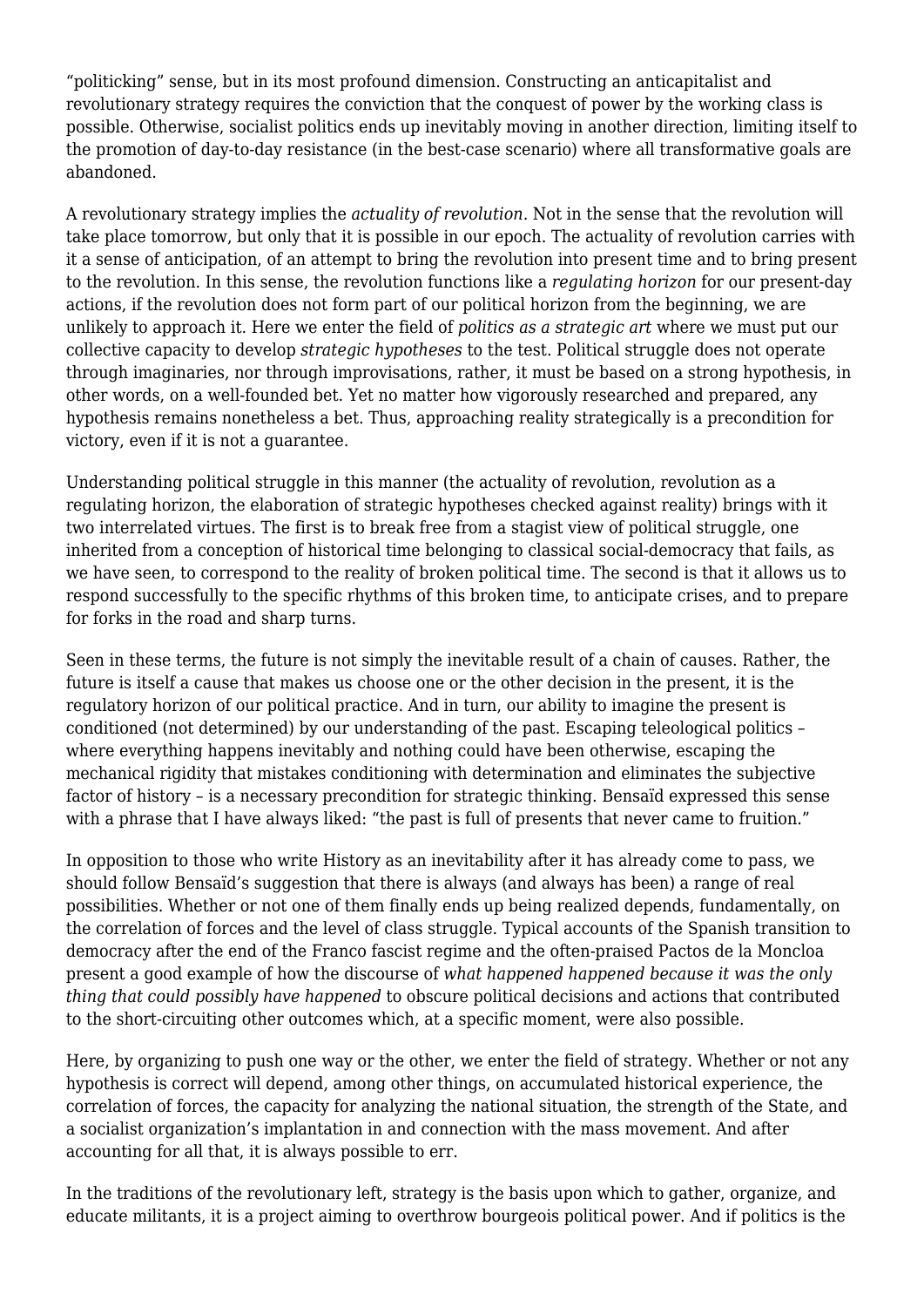struggle for power, this implies working to build a majority. In other words, having the will to join in the mass, not just differentiate from it. Breaking with the minoritarian fatalism of always being different (and lamenting that nobody understands us) in order to build, in Gramscian terms, a counter-hegemonic project and not merely an alternative political expression. Trying to reverse the correlation of forces is one of the underlying questions of all strategic thinking, and the only possible method is trial and error infused with the spirit of accumulating experience and correcting mistakes. Here the role of the organization comes into play.

### **Concerning organization**

Returning to Lenin, another of his principle contributions was the delimitation between *class* and *party.* Starting with *What is to be Done?,* Lenin clarified the typical confusion between the two: the party does not equal the class itself, but only a group of individuals with a certain level of consciousness and broadly agreed-upon strategies. Two questions flow from this that have sparked recurring debates on the left over the last century, namely, the debate concerning conceptions of a vanguard party and whether or not there are models for such a party that are more useful than others. We'll return to this later. The fact is that Lenin never argued that revolutionary organization embodied the class as a whole. Rather, such organization represents a class-based project that may serve as an instrument for the optimization of the working class' transformative power.

One important conclusion that flows from this is that, if the party is delimited with respect to the class, there must be space for more than one party. The defense of pluralism has been a bedrock principle for all revolutionary Marxist movements during the difficult twentieth century. This is true in the first place because socialist democracy can only be learned by practicing it. Secondly, and this is no minor question, pluralism is not inevitable. I'll try to explain what I mean.

Trotsky suggested that parties, besides their well-known ambition to embody particular classes or sections of classes, are also bearers of ideology and strategic orientations. This is necessarily so because working-class ideological homogeneity is impossible – capitalism itself makes certain of this. This reality is not, in the first instance, based on conscious and massive manipulation by the ruling class, but is the direct result of economic and social mechanisms acting on the consciousness of the oppressed. The achievement of a general class consciousness among the masses – and even then not without contradictions – can only occur during a revolutionary process. Pluralism, therefore, is not only desirable in democratic terms, it is also inevitable. If revolutionary organizations, understood as such, express ideological-strategic wagers, then the existence of multiple organizations (and competition between them) is to be expected.

With respect to the notion of the *vanguard*, the Leninist delimitation of the party with respect to the class has often been misunderstood as a total separation, thus isolating the supposed vanguard group of enlightened individuals from the real mass movement. The history of the Bolshevik Party itself demonstrates that there can be no self-proclaimed vanguard. Instead, the historic right to act as such, as Ernest Mandel put it, must be won. And this right can only be won through participation in the heart of mass struggle. No one gets to be a leader, or to play a leading role, unless this position arises from within the struggle of the mass of the working class.

In the history of the revolutionary left, the best theoreticians have always been leaders, and many of the best leaders have made important theoretical contributions, for instance, Lenin, Gramsci, and Bensaïd himself, to name a few. The same holds true when consider people known for their practical leadership, such as Che Guevara, where we find that his theoretical production is greater than is often considered. This demonstrates how the party, the political organization, acts as a mediation between *theory and praxis*.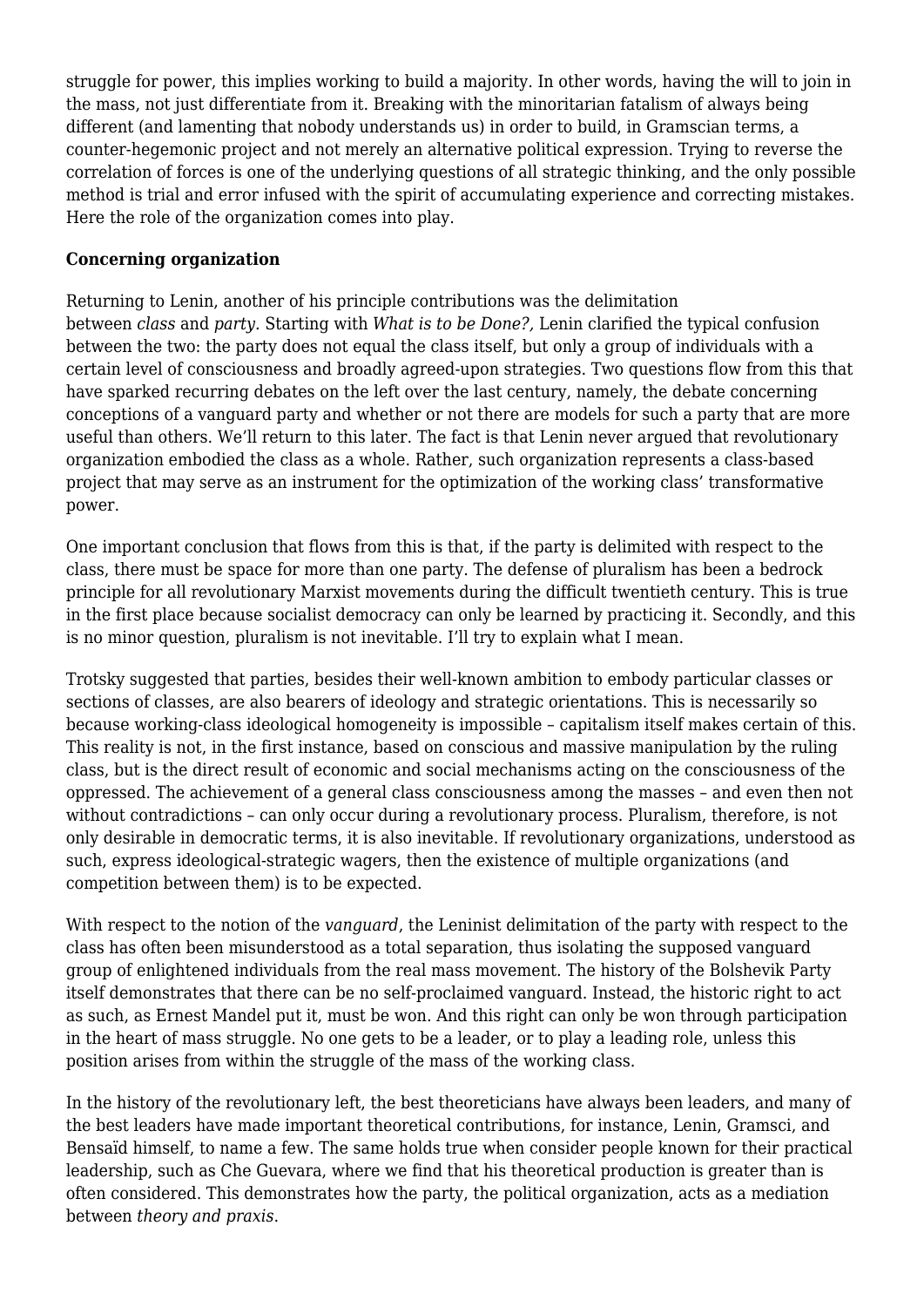The party is the vehicle through which strategic hypotheses are elaborated, not out of thin air, but based on the combined, accumulated historical experience of its members. This accumulated experience – and its assimilation by party activists who are themselves implanted in, and learning from, different struggles – transforms the organization into a transmission belt in a double sense. The party is, in this way, as much a producer as a product of mass revolutionary action.

The second critical aspect in our conception of political organization (after properly conceiving of the party as a mediating force between theory and practice) is *political strategy.* A strategic party is one that not only educates and accompanies the masses, it is also capable of organizing advances and retreats, making course corrections based on rhythms and moments arising from the struggle. That is, a party that understands how to move in broken, political time.

Lastly, the party must play a leading role in an *historic bloc* composed of a galaxy of diverse forms of organization based on the subaltern classes in what Gramsci called civil society, this operation takes place at the *social level* that we spoke of earlier, a level that is distinct from the political sphere. When referring to this *historic bloc*, we use the term *coordination* (articulación in Spanish) to describe the formation of a collective will that transcends particular interests, one that becomes selfaware and counterposes itself to the dominant powers. The party's task is to facilitate this process of coordination, generating organizing hubs (*centros de anudamiento)* that offer a common vision and strategic hypothesis.

This does not mean, and this is important to emphasize, establishing a political leadership the realizes a project that is external to the struggle. Remember, Mandel's affirmation that a vanguard must with the right to lead, that is, it must be recognized as such by the masses. And as there is a plurality of political organizations, we must also understand that ideological debates and competing strategic hypotheses can only be proven in reality, something that is not possible if the contending organizations are not rooted in the mass movements. The party, then, appears as the political leadership of an *historic bloc*, but it achieves this position because its objective is accepted by the masses, who recognize it as their own.

Having arrived at this point, let's review. We have been talking as if *party* and *political organization* are at all times synonymous, however, there are clearly other forms of political organization besides a party.

1) In the debate over *party form*, what we often find instead are political groups, which also organized on the basis of ideological boundaries and strategic hypotheses, but which do not function as parties but as *lobbies*. These organizations often lack democracy – both internally (who and how to makes decisions, participation and structures for debate, etc.) and externally – and transparency as no one knows who is a member based on what criteria, many times they even hide their existence, etc.

2) On the other hand, the party (or parties) should not be confused with institutions designed for the political struggle that, at specific historical moments, the workers' movement as a whole creates. When the class as a whole identifies itself as a revolutionary alternative (when a new historical bloc arises and is articulated) the need for autonomous and unitary forms of organization appears, such institutions take on the dual roles of acting as counter-power organs within capitalist society and as instruments for the training of the masses in socialist self-management. The most recurrent historical example of these sorts of institutions are soviets, which are nothing more than the Russian word for councils. When soviet-like institutions arise, the parties (based on an inevitable and desirable pluralism) intervene in the soviets, but soviets are much more than the sum of these parties: they are the instrument that the class empowers for its own emancipation. They are, at that point, the form of political organization that mediates between the class itself and its own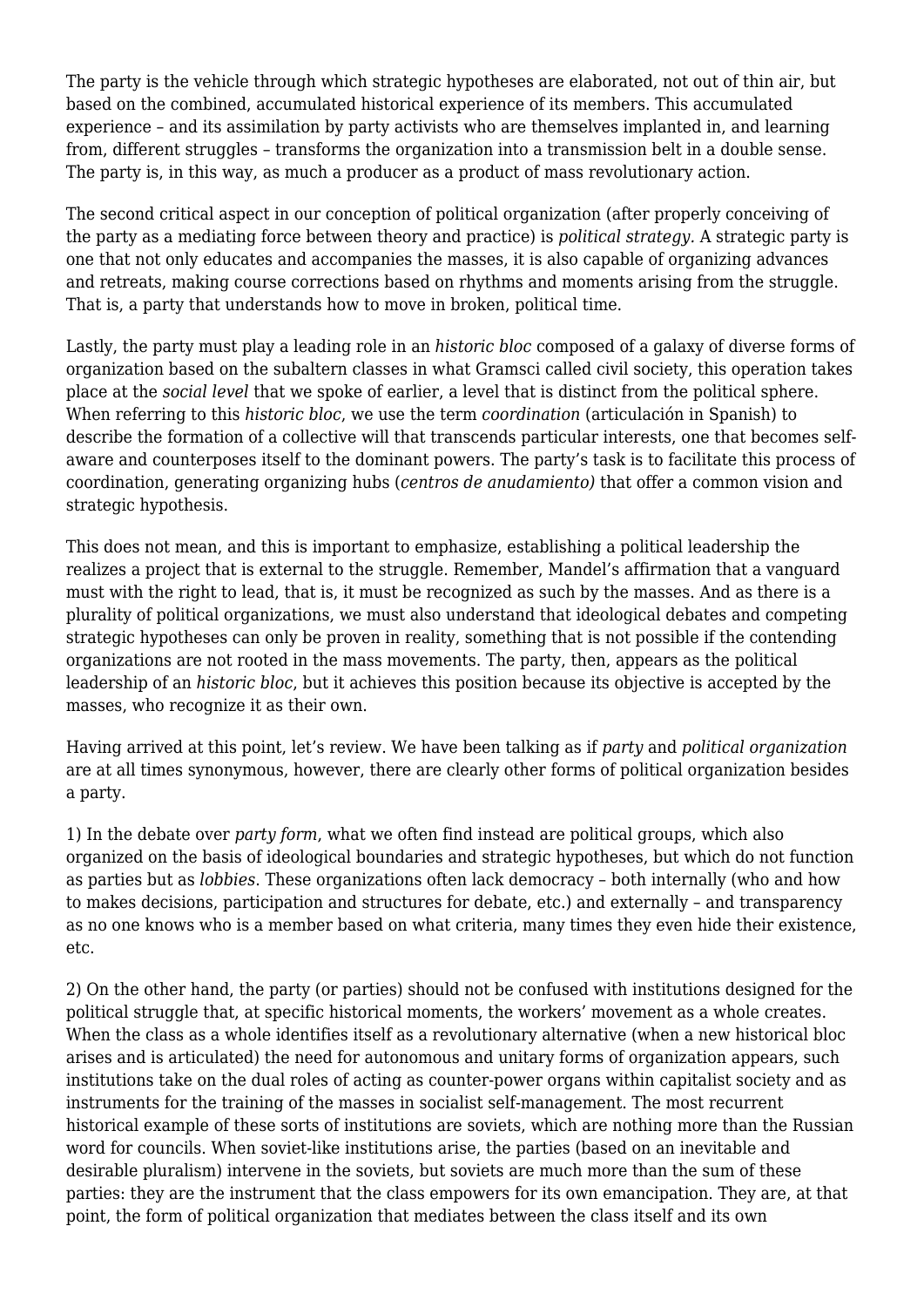#### conscience.

Taking from Gramsci's interpretation of Lenin, we might say that the accent should be placed on the direct social agent, on the working class. Only in this way can a dialectic be established between the class and a political leadership that prevents the party from converting itself into a body that is not only delimited with respect to the class, but separated and alien to it.

Two caveats must be added here. First, pluralism and democracy are confronted by the constant danger of bureaucratism. Both external pluralism and democracy (that is, a recognition of the legitimacy of class institutions and a commitment to participate honestly and loyally in the movement of the masses) and internal (democratic centralism understood as outlined above, featuring rank-and-file control, the permanent training of activists who are capable of understanding and intervening in debates and in the elaboration of strategy, term limits, publishing organs that are open and comradely, the right to form tendencies, and the absence of leadership by fiat, etc.) are necessary to confront this ever-present danger. Second, strong links and real implantation in living movements – in both the social field and in civil society – can act as a safeguard against bureaucratization, integration into the state apparatus, and capitalist cooptation.

#### **Outlines of a proposal**

So far, I hope it is clear how debates regarding strategy and organization intersect and interlock, in other words, it is not possible to think about what kind of organization we want without thinking at the same time about why we want it. Bensaïd posed the question like this: Is a revolution possible and do you want to fight for it. And, if so, you must determine what political instrument is necessary because, with respect to revolutionary organization, the form is part of the content.

The *party form* is always historically conditioned, but this raises a question about whether there are better, or more revolutionary, models as such, an idea into which many supposedly Marxist groups have repeatedly fallen and which is deeply anti-Leninist at heart. However, if there are no set forms, there are useful criteria, references, and guides as long as we keep in mind that the type of party that we must build today arises from our own concrete global situation and the balance of forces between the classes, the specifics of the crisis in which we find ourselves, and the evolution of the working-class and social movements.

The greatest challenge facing the social revolution is that it is the first in history that necessarily implies the prior awareness of one's goal. Thus, political struggle is essential to make a revolution since it can shape class consciousness, it is a means by which to accumulate experience, and when a revolutionary crisis opens, it can act to alter the balance of forces. Conscious leadership is, therefore, at the center of the conditions of possibility for the success of the social revolution.

And in this sense, the main criteria for building the kind of party we need were provided by Lenin are still valid and correct today as long as we keep in mind that they are criteria, not models.

1) A delimited and active party, one which acts as an element of continuity amidst fluctuating collective conscience. This will not always mean the same thing for party members, and it is clear today that it is necessary to allow for a diversity of compromises that fit our lives under late capitalism. But it is essential to maintain a militant nucleus, and not resign ourselves to the dissolution of ties between revolutionaries or to rely on plebiscitary formulas.

2) A party committed to political action across the whole society. The party must not remain passive in the face of injustices, however small they may seem, it must participate in all local and sectoral battles, not merely shutting itself up on the margins of concrete conflicts. And this is true in all areas